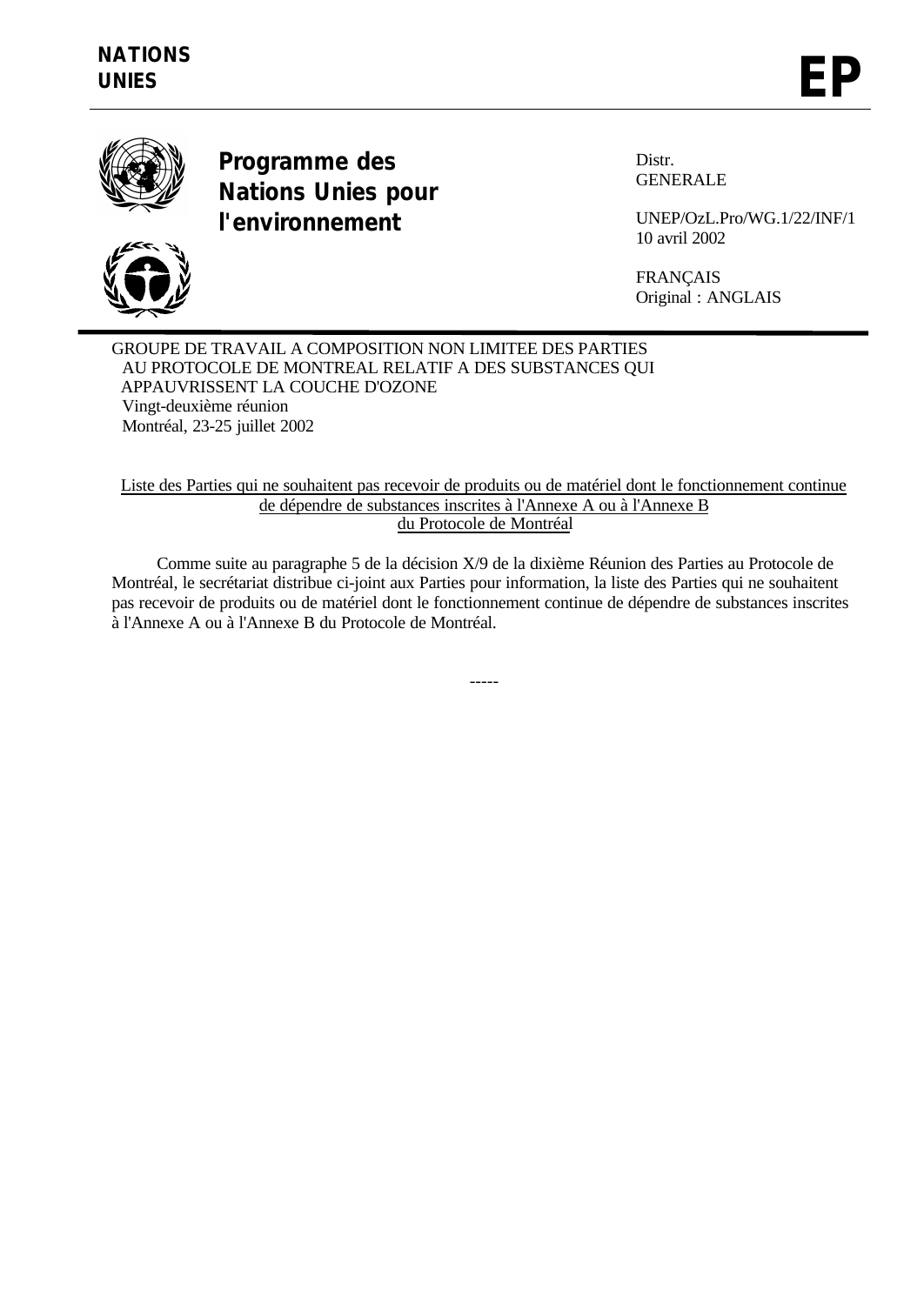## UNEP/OzL.Pro/WG.1/22/INF/1

Algeria

- Antigua and Barbuda does not want to import vehicles, equipment and other systems which use ODS in their operations from Japan, Taiwan, Republic of Korea, Malaysia, Hong Kong, Indonesia, Singapore, Mexico, Brazil and Venezuela.
- Argentina -Does not wish to import aerosol products whose functioning relies on Annex A substances for their propulsion, except for medical uses and cleaning of electronic circuits. By law 24040 the production of aerosols dependent on Annex A substances is prohibited since December 1993, except for the uses mentioned above.
- Australia except portable fire extinguishers where:
	- (a) the product is essential for medical, veterinary, defence, industrial safety or public safety purposes; and no practical alternative exists to the use of scheduled substances in the operation or manufacture, as the case requires, of the product if it is to continue to be effective for such a purpose;
		- (b) because of the requirements of a law concerning the manufacture or use of the product,

there is no practical alternatives to the use of the scheduled substances in the operation or

manufacture, as the case requires, of the product; or

 (c) the product is for use in conjunction with the calibration or scientific, measuring or safety equipment

| Azerbaijan                |                                                                                                                                                                                                                                                            |
|---------------------------|------------------------------------------------------------------------------------------------------------------------------------------------------------------------------------------------------------------------------------------------------------|
| Bahrain                   |                                                                                                                                                                                                                                                            |
| <b>Brazil</b>             |                                                                                                                                                                                                                                                            |
| Bulgaria                  |                                                                                                                                                                                                                                                            |
| Canada                    |                                                                                                                                                                                                                                                            |
| China                     | Does not wish to import aerosol products except for medical use or other uses which have                                                                                                                                                                   |
|                           | no alternatives up to now and whose continuing functioning relies on Annex A and Annex B                                                                                                                                                                   |
|                           | substances.                                                                                                                                                                                                                                                |
| Comoros                   |                                                                                                                                                                                                                                                            |
| Republic of Congo         |                                                                                                                                                                                                                                                            |
| Cote d'Ivoire             |                                                                                                                                                                                                                                                            |
| Costa Rica                |                                                                                                                                                                                                                                                            |
| Croatia                   |                                                                                                                                                                                                                                                            |
| Czech Republic            |                                                                                                                                                                                                                                                            |
| Denmark                   |                                                                                                                                                                                                                                                            |
| Dominican Republic -      | does not wish to import "domestic and/or commercial refrigeration and air<br>conditioning/heat pump equipment (when containing controlled substances listed<br>in Annex A or Annex B as a refrigerant and/or in insulating material of the<br>$product)$ " |
| Egypt                     |                                                                                                                                                                                                                                                            |
| El Salvador               | Does not wish to import aerosol products except for medical use.                                                                                                                                                                                           |
| <b>European Community</b> |                                                                                                                                                                                                                                                            |
| Fiji                      |                                                                                                                                                                                                                                                            |
| Hungary                   |                                                                                                                                                                                                                                                            |
| Indonesia                 |                                                                                                                                                                                                                                                            |
| Jamaica                   |                                                                                                                                                                                                                                                            |
| Jordan                    |                                                                                                                                                                                                                                                            |
| Kuwait                    | excluding spare parts or any future maintenance needs for existing                                                                                                                                                                                         |